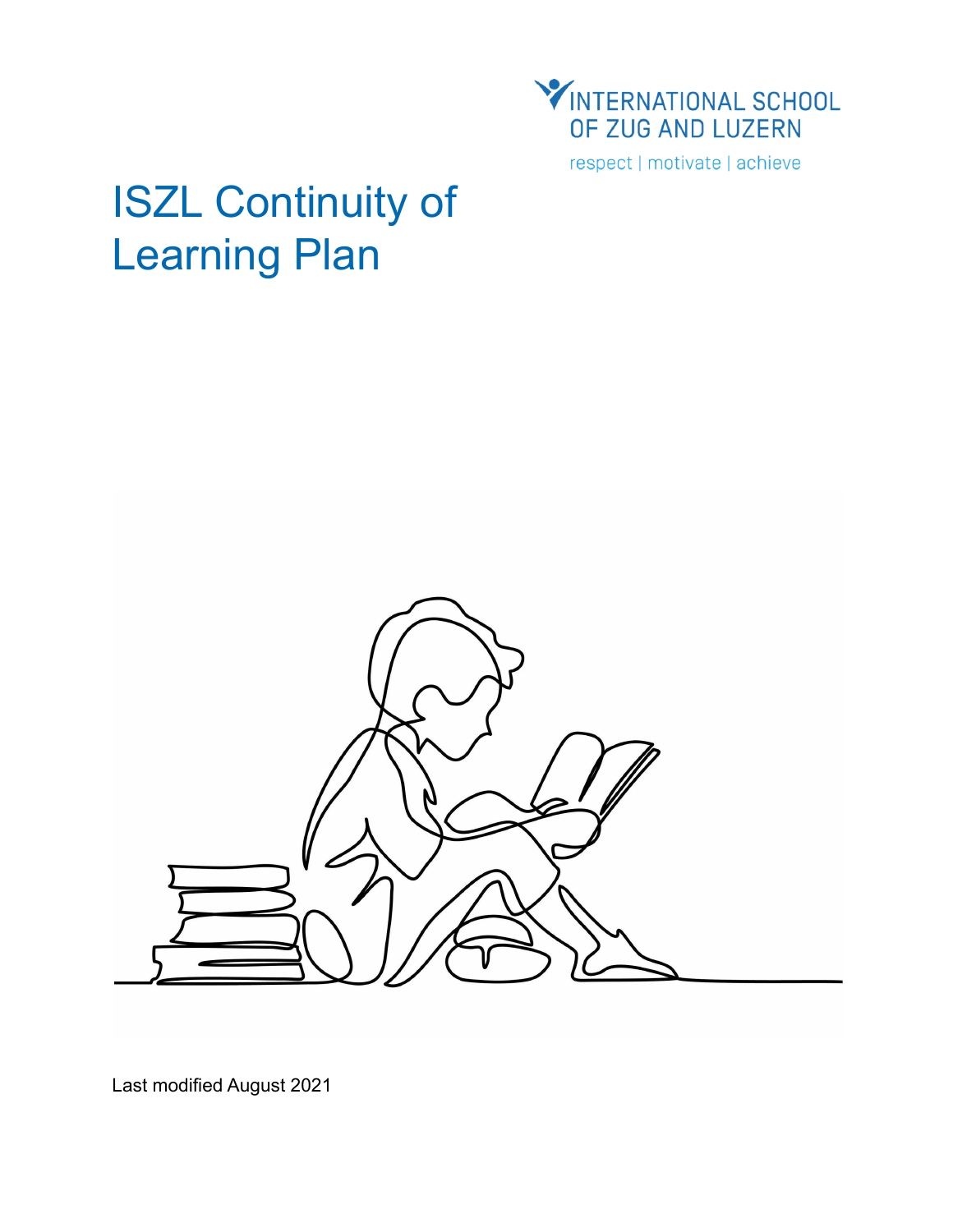

## **Our Mission**

We are a community of learners determined to make the world  $-$  or our corner of it  $-$  a better, kinder place. We reflect our values in everything we do so that we make the most of the opportunities and challenges in a spirit of enthusiastic inquiry.

$$
\frac{1}{\pi}\sum_{i=1}^{n} \frac{1}{i}
$$

## **Our Vision**

We help every student turn their learning into action, creating the opportunity to stretch themselves further and achieve more than they believe possible.



## **Our Values**

**We respect.** We show empathy and are inclusive and thoughtful in our interactions with others. Every person is valued and valuable.

**We motivate.** We inspire each other and grow by building on everyone's individual and collective passions.

**We achieve.** We create an exceptional learning environment focused on academic achievement and holistic development.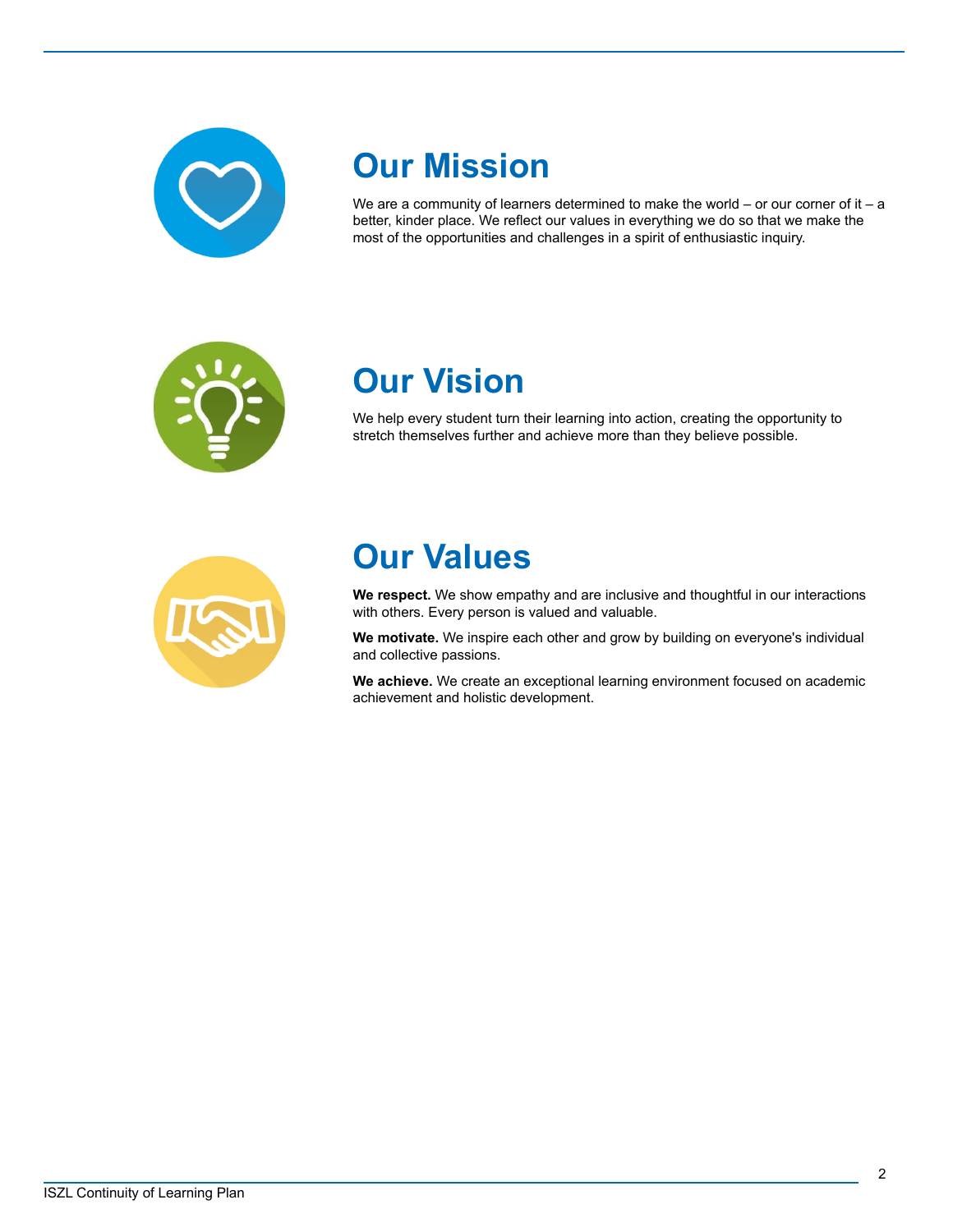## **Contents**

| <b>ISZL's Continuity of Learning Policy</b>                 | 4  |
|-------------------------------------------------------------|----|
| Helping your Family Adapt to At-Home Learning               | 5  |
| Establish routines and expectations                         | 5  |
| Establish your child's daily workspace                      | 5  |
| Establish times for quiet and reflection                    | 5  |
| Encourage physical activity and/or exercise                 | 5  |
| Remain mindful of your child's stress or worry              | 5  |
| Monitor how much time your child is spending online         | 5  |
| <b>Technology Systems to Support Continuity of Learning</b> | 6  |
| Email                                                       | 6  |
| Schoology                                                   | 6  |
| Seesaw                                                      | 6  |
| G Suite / Google Drive                                      | 6  |
| Parent Portal                                               | 6  |
| <b>ISZL Website</b>                                         | 6  |
| <b>Roles &amp; Responsibilities</b>                         | 7  |
| School Staff                                                | 7  |
| <b>Students</b>                                             | 9  |
| Parents                                                     | 9  |
| <b>Early Years to Grade 2</b>                               | 11 |
| <b>Priorities and Considerations</b>                        | 11 |
| Approximate Time Frames for Learning                        | 11 |
| Grade 3 to Grade 5                                          | 12 |
| <b>Priorities and Considerations</b>                        | 12 |
| Approximate Time Frames for Learning                        | 12 |
| <b>Middle School</b>                                        | 13 |
| <b>Priorities and Considerations</b>                        | 13 |
| Approximate Time Frames for Learning                        | 13 |
| <b>High School</b>                                          | 14 |
| <b>Priorities and Considerations</b>                        | 14 |
| Approximate Time Frames and Expectations for Learning       | 14 |

*Thank you to our colleagues at the American International School of Japan, Yokohama International School, and UWCSEA Singapore for sharing their experiences and resources. Our plan is informed by a cohort of international schools working together to ensure we all continue to support our children's learning, regardless of circumstance.*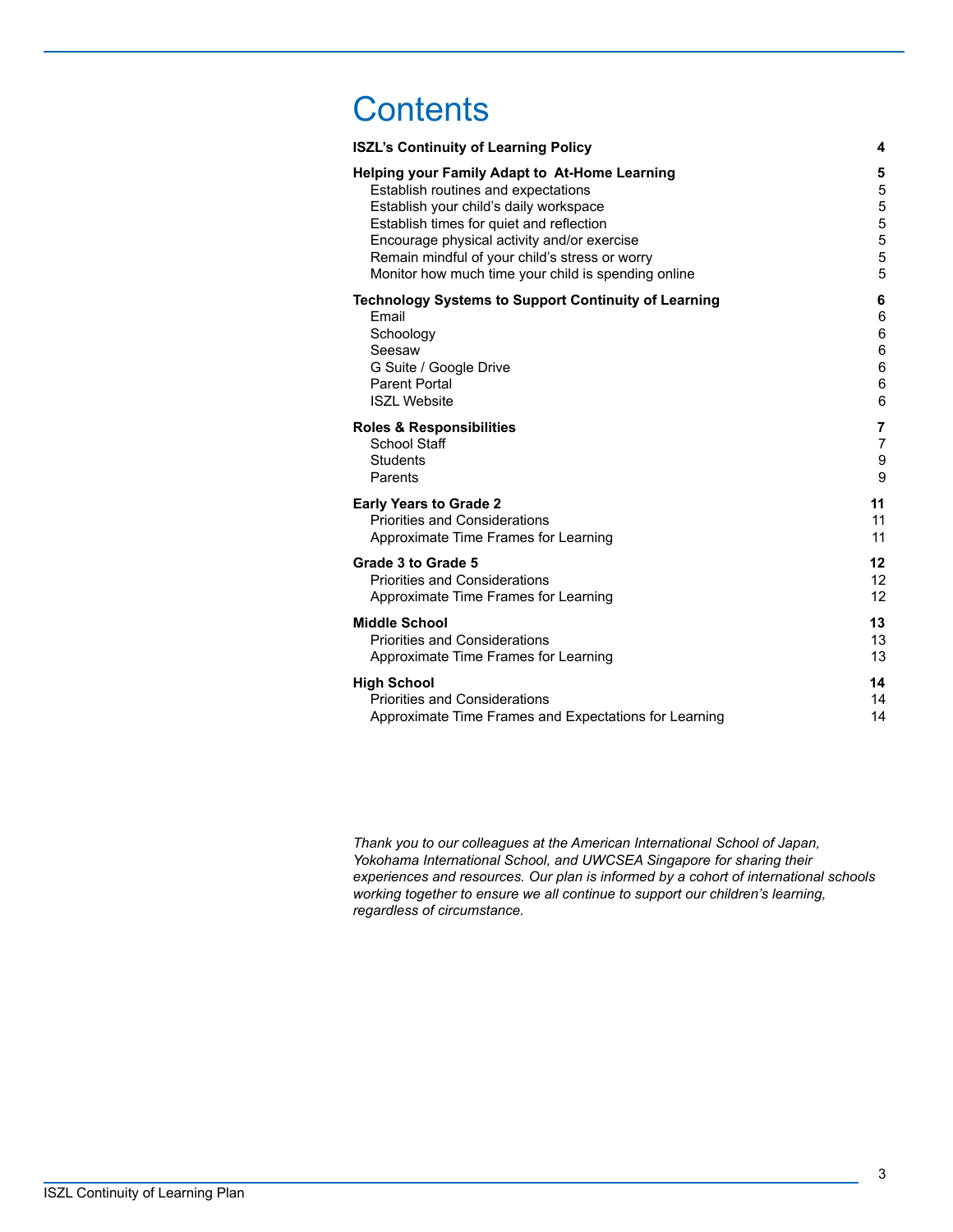## <span id="page-3-0"></span>**ISZL's Continuity of Learning Policy**

In this document, the school lays out the plans for students to continue their learning in different scenarios:

- In the event of an isolated event, such as a fire, only one campus would be affected and there will be little notice. Under those circumstances, students will stay at home and will be kept informed about school arrangements, and when and if at-home learning will be implemented.
- Should the school campuses need to be closed for an extended period of time, at-home learning will be anticipated and information will be shared with the school community to prepare families.
- In an unusual case, such as Covid-19, where a number of students need to be quarantined, it may be necessary to transition to a hybrid model, serving students both on campus and at home.

The decision for the school to transition fully to at-home learning will be announced in three ways – on the ISZL website, in an email to parents and staff, and an SMS message will be sent to parents.

Parents should review this Continuity of Learning Plan carefully to see how the school will communicate the details of at-home learning. We will continue to use our usual learning platforms, such as SeeSaw and Schoology.

ISZL is confident its students have the skills to continue their learning journey in a number of environments, including at home in an unusual situation. We are also confident of the support of our whole community as the school adapts to situations beyond its control, creates a new and positive, short-term normal for our students, and works towards the school re-opening.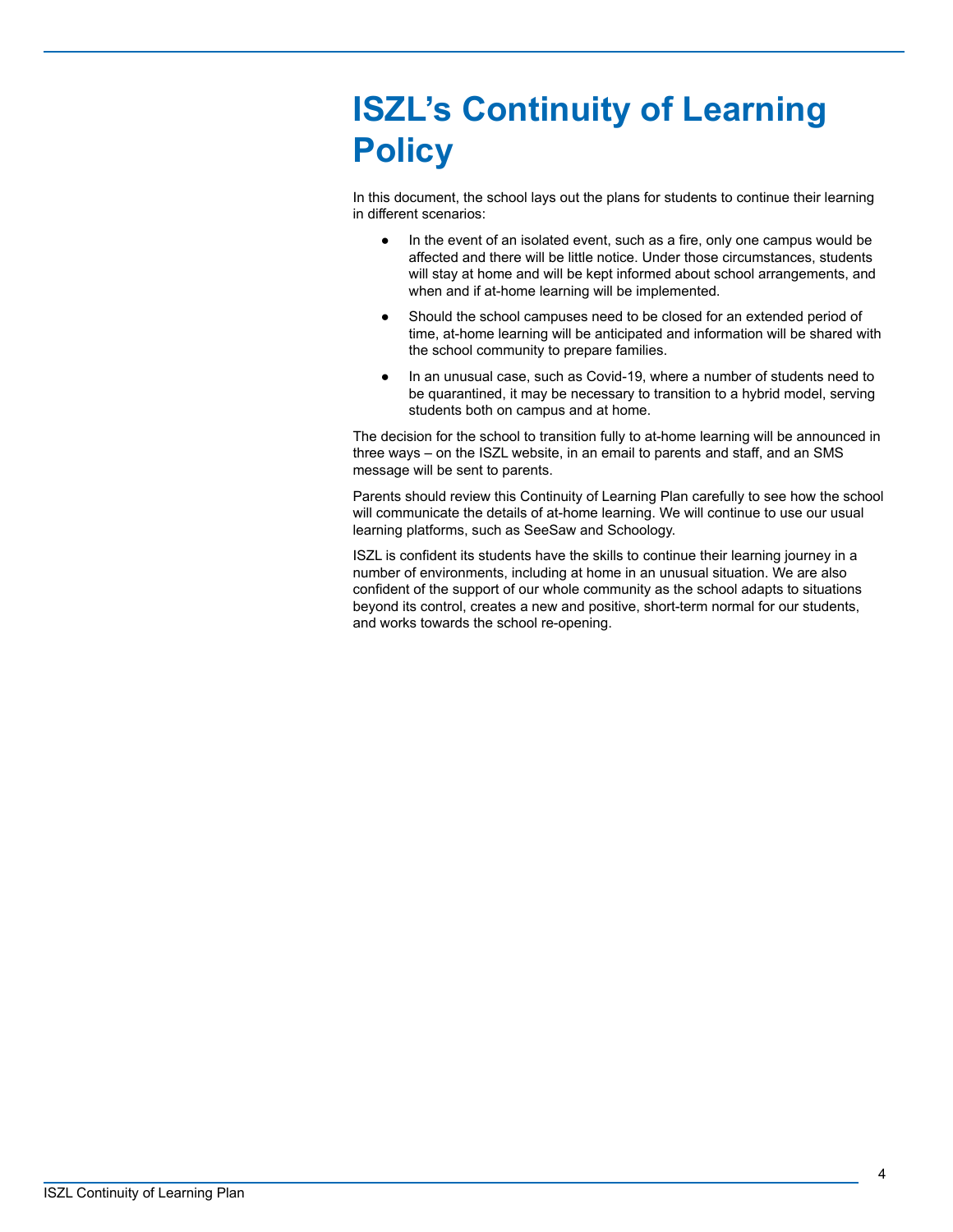## <span id="page-4-0"></span>**Helping your Family Adapt to At-Home Learning**

In the event the school needs to transition to at-home learning for an extended period of time, families will need to create a new routine, and this can be challenging.

Some students will find the transition to at-home learning easier than others - this is to be expected, and the school stands ready to support students during this period and after the return to school.

### <span id="page-4-1"></span>**Establish routines and expectations**

It is useful to frame students' expectations early, as this is a different environment for them. Their first thought is likely to be that this is an unexpected holiday and an early routine will help them adapt quickly. We suggest students begin their studies by 09:00 or according to their school schedule. Keep normal bedtime routines for younger children and expect the same from your Middle School and High School aged students too. Your children should move regularly and take periodic breaks as they study.

### <span id="page-4-2"></span>**Establish your child's daily workspace**

Your child may have a regular place for doing home-learning under normal circumstances, but this may not be suitable for daytime learning. We encourage families to establish a space where their children will learn during the day. It should be quiet during study time and have a strong wireless internet signal, if possible.

#### <span id="page-4-3"></span>**Establish times for quiet and reflection**

A challenge for families with multiple children will be how to manage all of their children's needs, especially when those children are different ages. There may be times when siblings need to work in different rooms to avoid distractions.

#### <span id="page-4-4"></span>**Encourage physical activity and/or exercise**

Regular movement and exercise is important to health, well-being and learning. ISZL's physical education teachers will recommend activities or exercises, but it is important for parents to model and encourage exercise. Think also about how your children can contribute to the running of the house with chores or other responsibilities. Don't let your children off the hook – expect them to pitch in!

### <span id="page-4-5"></span>**Remain mindful of your child's stress or worry**

Children will process these unusual events in their own ways. They are consumers of news and social media and will overhear other children and adults discussing the situation. It is important that parents help their children to manage their natural worry, anxiety and other emotions. Difficult though it may be, do your best not to transfer your stress or worry to your children. They may be out of sorts, whether they admit it or not, and need as much normal routine as parents can provide.

#### <span id="page-4-6"></span>**Monitor how much time your child is spending online**

ISZL does not want its students staring at computer screens for 7-8 hours a day. At-home learning will be a new experience for almost all of us, and it will require some trial-and-error before we find the right balance between online and offline learning experiences. Division principals or teachers will periodically check in with you to assess what you are seeing at home and what we need to adjust. We thank you in advance for your patience and partnership.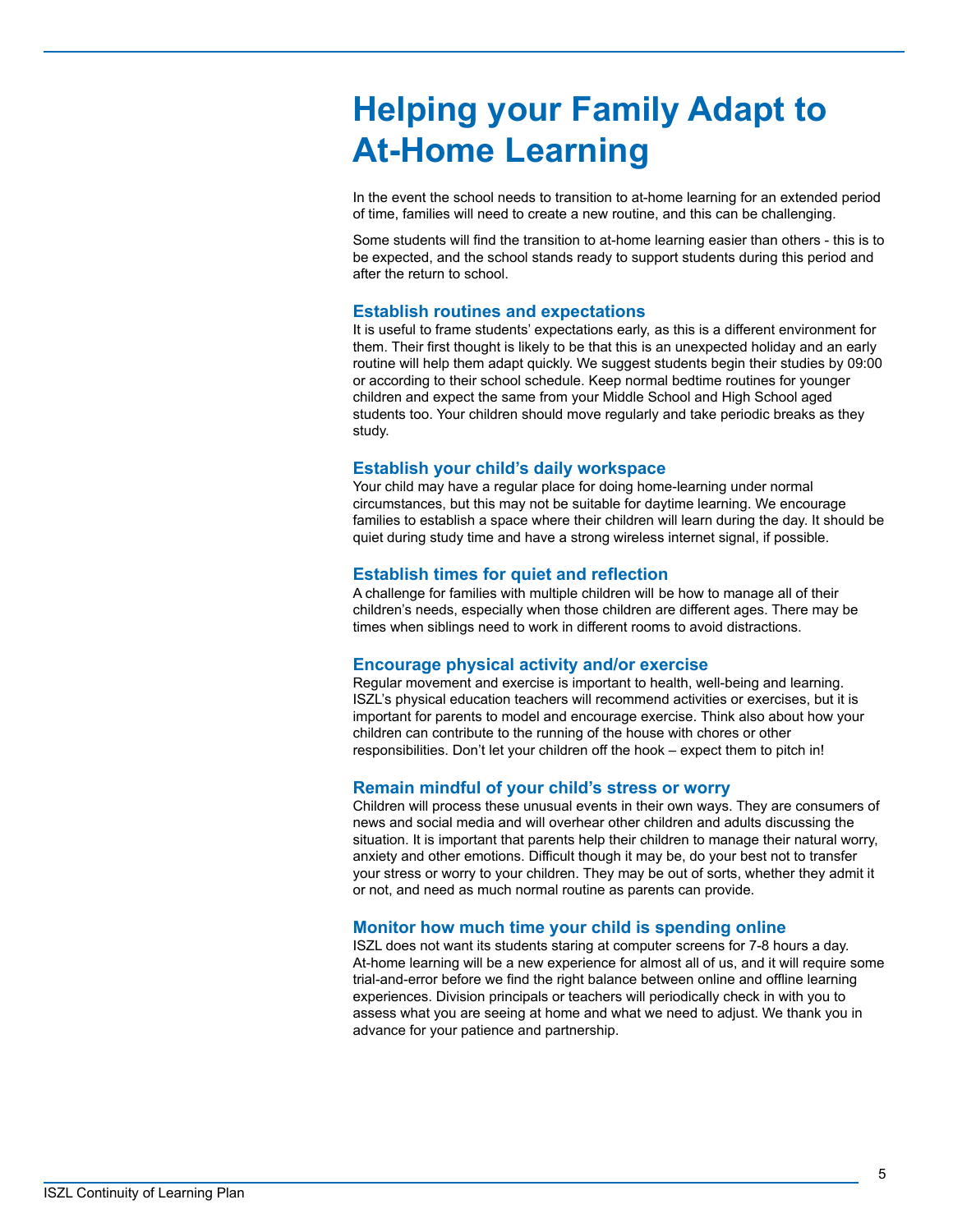## <span id="page-5-0"></span>**Technology Systems to Support Continuity of Learning**

The following tools are able to be used on home devices, including PC and Mac laptops, tablets and phones, as well as school devices.

### <span id="page-5-1"></span>**Email**

Audience: Faculty, Staff, Parents and Students

Email will be used for all major communications and announcements. Faculty may also use email to communicate with each other and use Schoology to communicate with students and parents, as normal.

### <span id="page-5-2"></span>**Schoology**

Audience: Faculty, Students and Parents

Our default learning platform for communication, course content, materials and on-going grading.

Middle School and High School students who use the programme for their learning will find resources, due dates and event notifications, as well as general communication for the whole class.

Parents should check Schoology for updates regularly, and review to ensure they are aware of new content associated with their child(ren)'s learning.

Homeroom and course teachers will also use Schoology to update parents as needed.

#### <span id="page-5-3"></span>**Seesaw**

Audience: Early Years – Grade 5

Teachers and students will continue to use Seesaw. There are two apps available - "Family" and "Class". Parents should ensure they have downloaded the "Class" app and logged in via the QR code / passcode provided by the school at the start of term.

### <span id="page-5-4"></span>**G Suite / Google Drive**

Audience: Early Years – Grade 12

G Suite (including Drive, Gmail, Docs, Hangouts Meet, Classroom, etc.) provides school-wide collaboration tools. For video conferencing in small or large groups, we will use Google Hangouts Meet.

#### <span id="page-5-5"></span>**Parent Portal**

Audience: Parents

Private website for the use of ISZL parents, using their login and password. This will contain an overview of relevant information.

#### <span id="page-5-6"></span>**ISZL Website**

Audience: Public

Information for the general public.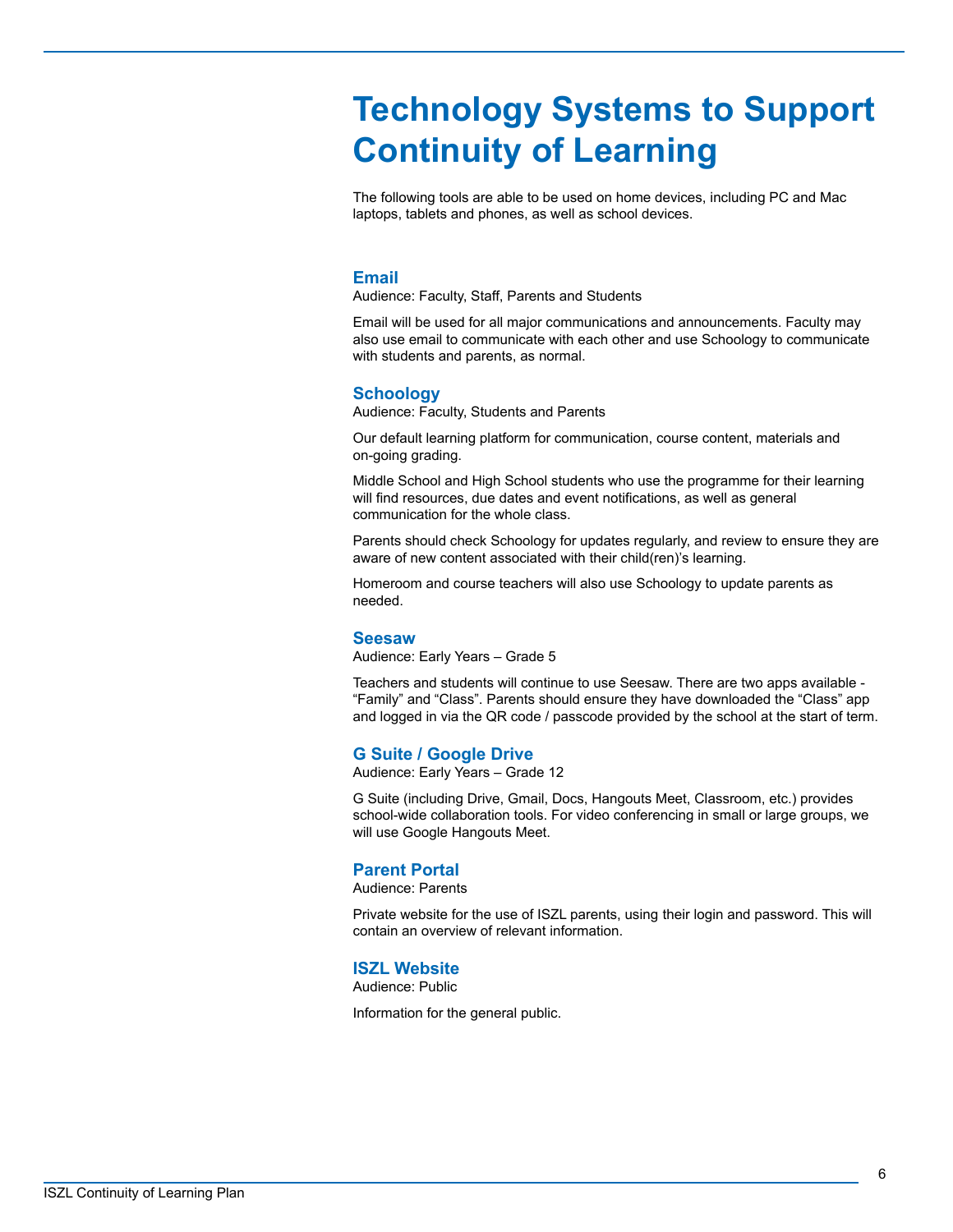## <span id="page-6-0"></span>**Roles & Responsibilities**

Many stakeholders will contribute to the effective implementation of this plan: staff, students and parents.

### <span id="page-6-1"></span>**School Staff**

The roles and responsibilities of our school staff are given below:

#### **Leadership Team**

- Create and distribute ISZL's Continuity of Learning Plan
- Establish clear channels of communications between faculty, staff, families and students in the event of implementing the plan
- Support staff, students and families to transition to ISZL's Continuity of Learning plan
- Help teachers implement the Continuity of Learning Plan and ensure high-quality learning experiences for all students

#### **Curriculum Leadership Team (Programme coordinators)**

- Support all teachers and teams in the implementation of ISZL's Continuity of Learning Plan
- Provide models and examples of outstanding online learning units and lessons
- Support teachers and teams as they design appropriate methods to assess student learning
- Support teachers and teams in developing strategies to differentiate their instruction.
- In the High School, the AP & IBDP Coordinator and IB Career-related Coordinator will support students, teachers and families with questions and any changing circumstances related to external coursework or examination requirements

#### **Subject or Homeroom Teachers (EY to Grade 12)**

- Collaborate with other members of your team or department to design learning experiences for your students
- Communicate frequently with your students and, as needed, with their parents.
- Provide timely feedback to support your students' learning

#### **Learning Support Teachers**

- Communicate regularly with the subject or classroom teachers who teach the students on your caseload
- Offer to scaffold or modify assignments, as necessary, for students on your caseload, to support subject or classroom teachers
- Help subject or classroom teacher differentiate lessons and activities for the students
- Communicate regularly with students on your caseload and/or their parents, to ensure they have success with at-home learning
- Provide supplementary learning activities for students on your caseload, who may benefit from additional practice to close academic and curricular gaps

#### **EAL Teachers**

- Collaborate with other members of your team or department to design online learning experiences for your students
- Communicate regularly with students on your and/or their parents to ensure they have success with online learning
- Monitor the progress of students and provide timely feedback

#### **Socio-emotional Counsellors**

- Serve as liaison for communication with students and families in crisis.
- Maintain a bank of social-emotional lessons
- Tailor recommendations to the specific crises: Does the time of year affect the planning? Do the events of the crisis require any special handling? What are the talking points for teachers or advisors?
- Students, parents and quardians are encouraged to schedule meetings as needed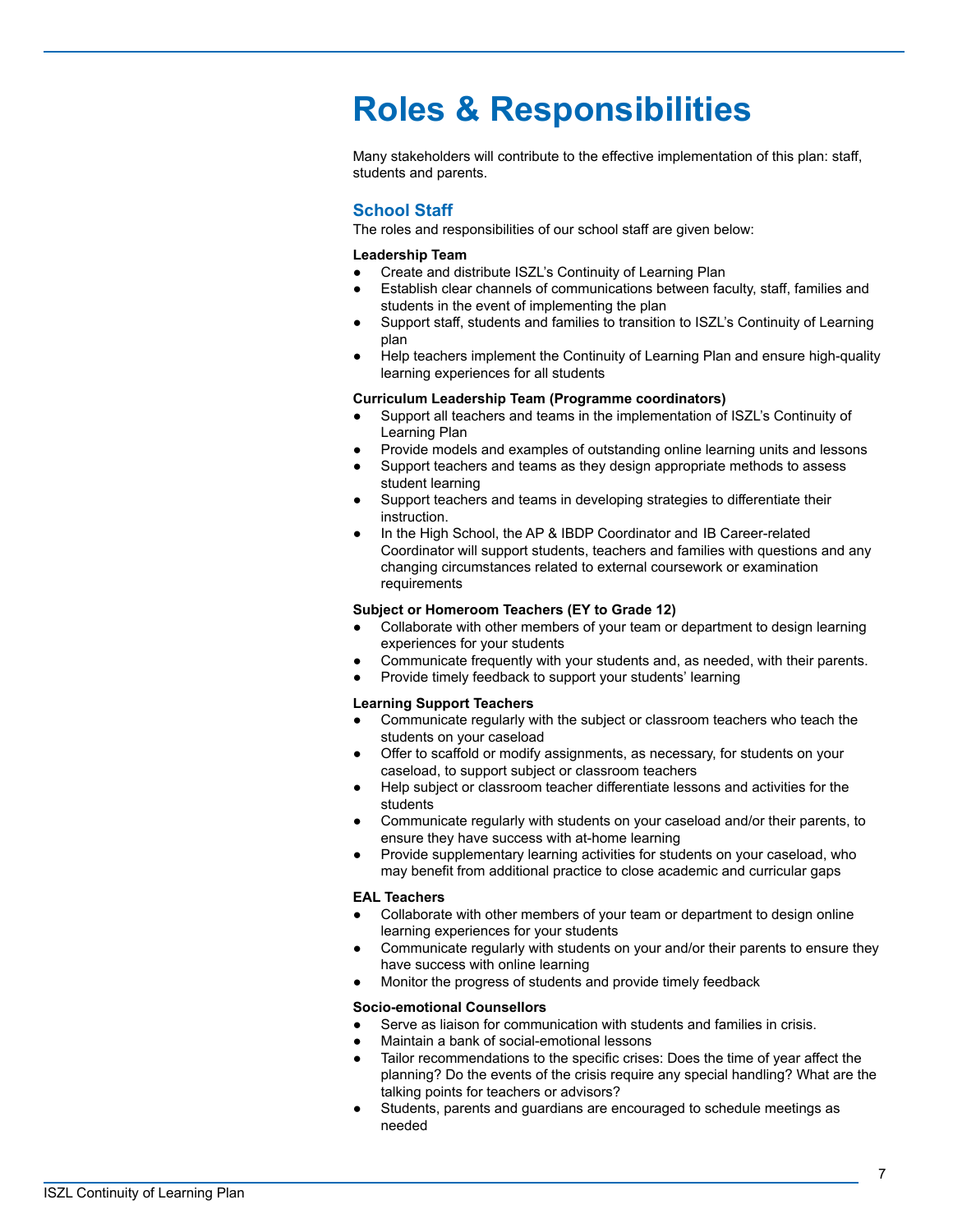#### **College and Career Counsellors**

- Evaluate timeline for graduation requirements, course completion and any testing deadlines
- If needed, collaborate with programme coordinators to check testing plans for AP, SAT or IB exams
- Students, parents and guardians are encouraged to schedule meetings as needed

#### **Librarians**

- Collaborate with colleagues to find resources for high-quality at-home learning experiences and research
- Regularly check in with subject and classroom teachers to identify ways to support their design of at-home learning experiences
- Maintain and update online library site for obtaining resources
- Be available for teachers and students as needed for support

#### **Kindergarten -Grade 5 Specialist Teachers**

- Physical Education Develop exercises, physical activities and competitions for students, and share these with classroom teachers and families
- Art Staying mindful of the resources and tools families may not have in their home, develop projects and activities for students and share these with classroom teachers and families
- Music Staying mindful of the instruments or resources families may not have in their home, develop activities for students and share these with classroom teachers and families
- EAL and German language Develop activities for students and share these with classroom teachers and families
- Communicate regularly with your students and provide timely feedback to them.
- Collaborate with classroom teachers on how to integrate specialist subjects into classroom projects and experiences

#### **Teaching Assistants**

- Communicate regularly with classroom teachers to identify ways you can support students and contribute to their continuity of learning.
- Monitor student learning and provide feedback to students, as requested by the teachers and teams you support

#### **Tech Support Team**

- Review and develop how-to tutorials, ensuring teachers, students and parents have the necessary manuals to excel in an at-home learning environment
- Continually monitor the needs of teachers, students and parents and troubleshoot their challenges, as needed
- Be available in person or remotely to provide on-demand tech support help.
- Audit usage to identify students or parents who may be unavailable or out of reach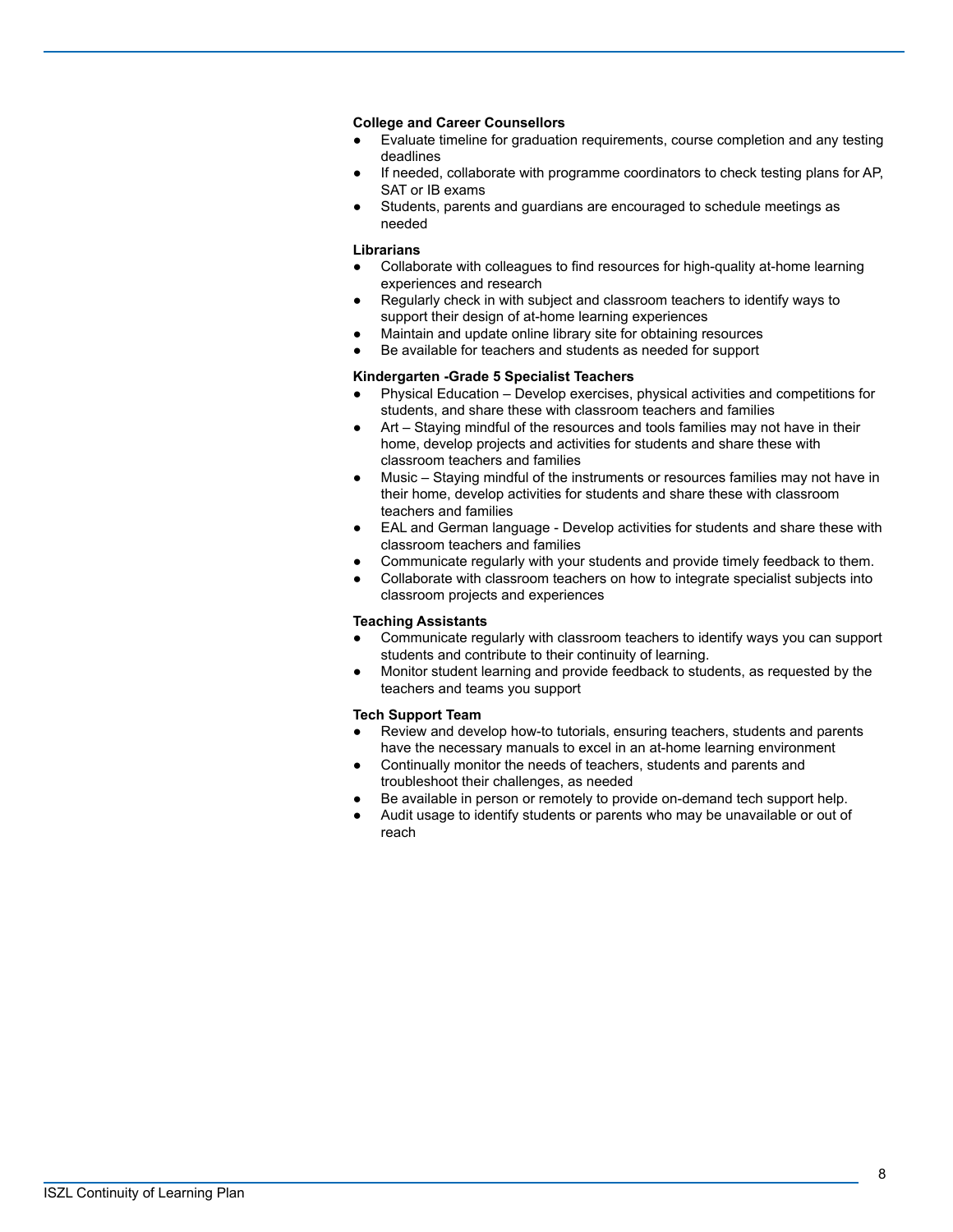#### <span id="page-8-0"></span>**Students**

The roles and responsibilities of students, in collaboration with parents, based on age and independence level, are given below.

- Establish daily routines for engaging in learning experiences
- Identify a comfortable, quiet space in your home where you can work effectively and successfully
- Continue to follow the **[ISZL Code of Conduct.](https://resources.finalsite.net/images/v1621418289/zug/h4pee5kapwz4zgfomna1/iszl_code_of_conduct_May_2021.pdf)**
- Monitor online platforms (Schoology, SeeSaw, email, etc.) to check for announcements and feedback from your teachers
- Complete assignments with integrity and academic honesty, doing your best work
- Do your best to meet timelines, commitments and due dates
- Attendance and active participation is required in all scheduled, guided video-conferences
- Using the school's online platforms, communicate proactively with your teachers if you cannot meet deadlines or require additional support
- Collaborate and support your ISZL peers in their learning
- Comply with ISZL's Responsible Use Policy, including expectations for online etiquette. Ensure appropriate clothing and setting for online interactions
- Proactively seek out and communicate with ISZL as different needs arise (see below)

#### **For queries about**

- A **course, assignment, or resource** contact the relevant teacher
- For **exams and coursework** contact the AP, IBDP or Career-related Programme Coordinators, as relevant
- For external tests like SATs contact your College Counsellor
- A **technology-related problem** or question use the technical help emails for your division - [pstechhelp@iszl.ch](mailto:pstechhelp@iszl.ch), [mstechhelp@iszl.ch](mailto:mstechhelp@iszl.ch) and [hstechhelp@iszl.ch](mailto:hstechhelp@iszl.ch). Please state the issue in the subject line of the email and in body text, include as much information as possible including screenshots to help staff to resolve the problem
- A **personal, academic or social-emotional concern** contact your social-emotional counsellor or homeroom teacher

#### <span id="page-8-1"></span>**Parents**

The roles and responsibilities of parents are given below. Please provide support for your children by referencing the ISZL parent guidelines:

- **Establish routines and expectations**
- Define the physical space for your child's study.
- Take an active role in helping your children process their learning
	- Presume positive intention in the tone of written communication
- Establish times for quiet and reflection
- Encourage physical activity and/or exercise
- Remain mindful of your child's stress or worry
- Monitor how much time your child is spending online

Be mindful of your own wellbeing during a period of extended home learning, especially if you are also looking after pre-school children or have workplace responsibilities.

#### **For queries about**

A **course, assignment, or resource** - contact the relevant teacher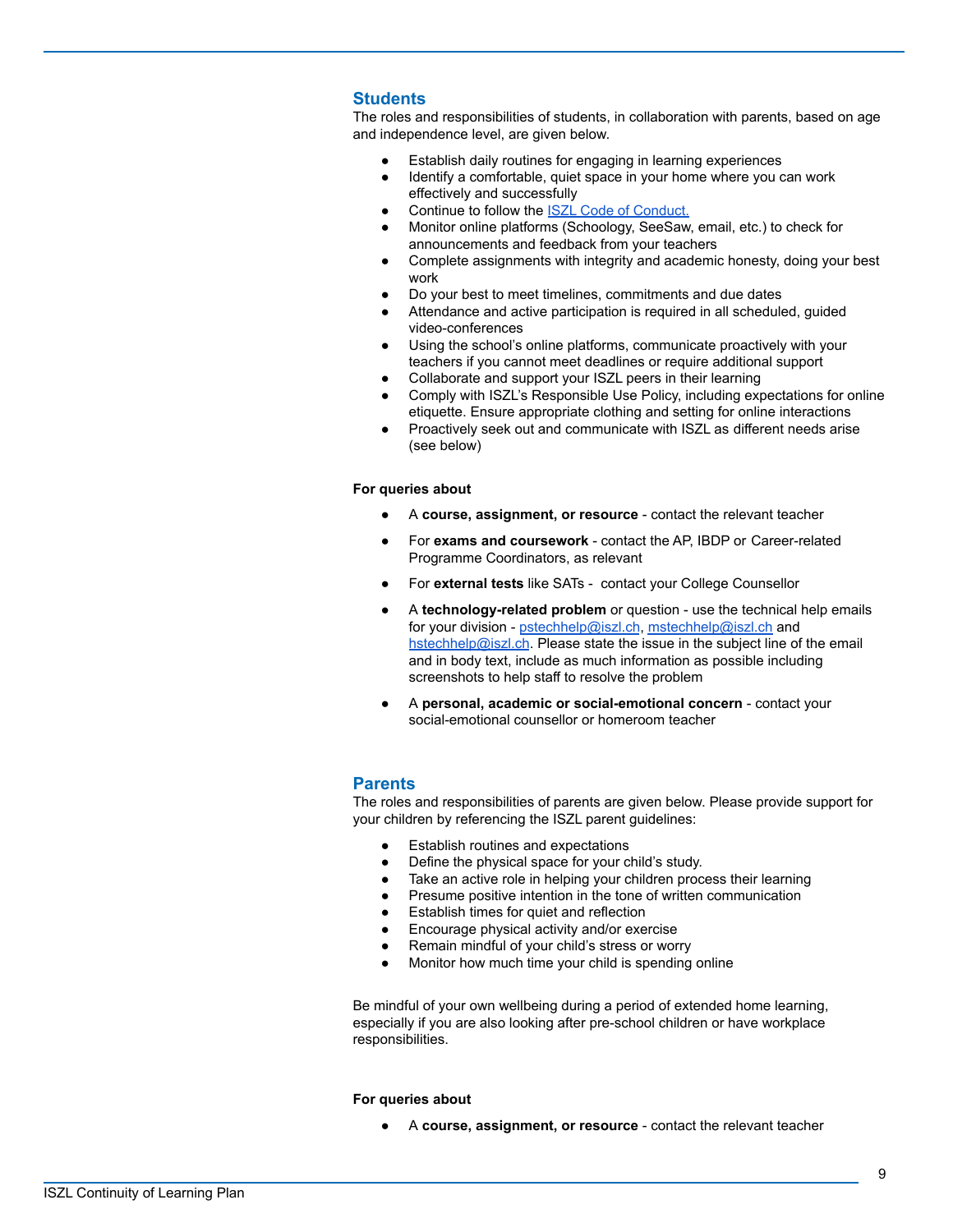- For **exams and coursework** contact the AP, IBDP or Career-related Programme Coordinators, as relevant
- For **external tests** like SATs contact your College Counsellor
- A **technology-related problem** or question, use the technical help emails for your child's division - [pstechhelp@iszl.ch,](mailto:pstechhelp@iszl.ch) [mstechhelp@iszl.ch](mailto:mstechhelp@iszl.ch) and [hstechhelp@iszl.ch](mailto:hstechhelp@iszl.ch). Please state the issue in the subject line of the email and in body text, include as much information as possible including screenshots to help staff to resolve the problem
- A **personal, academic or social-emotional concern** contact your social-emotional counsellor or homeroom teacher
- **Other issues** related to continuity of learning, please contact the Principal or Assistant Principal from your division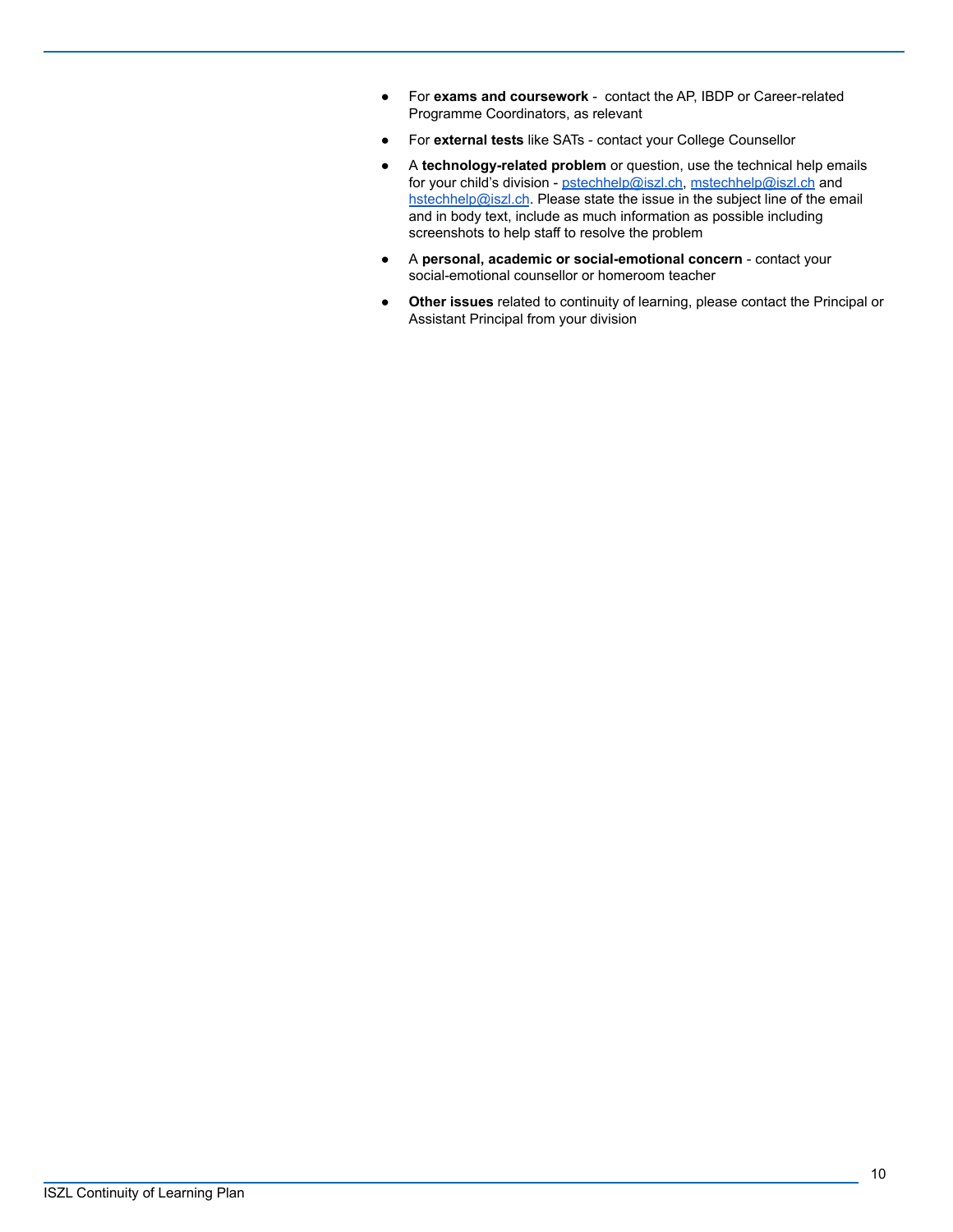## <span id="page-10-0"></span>**Early Years to Grade 2**

#### <span id="page-10-1"></span>**Priorities and Considerations**

After receiving initial notice from the Director about school closure and timelines, families will receive an email from the Primary Principal with division-specific information. At-home learning for the children will remain holistically focused on broad language, cognitive, physical and social-emotional development, and discussions may be conducted in English or the family's home language.

Learning engagements and experiences will emphasise social skills, and also self-management, communication, thinking and research skills. There will be opportunities to connect with the class and teachers online to share and discuss their learning.

The primary tools for communication between teachers and families will be Schoology, Seesaw and email.

The teaching team will provide parents with:

- Recommended activities and experiences targeting certain skills.
- Prompts to encourage children and families to engage with their surroundings and setting.
- Specialist subject teachers will also provide recommended activities and experiences.

### <span id="page-10-2"></span>**Approximate Time Frames for Learning**

Parents can expect guided activities for up to an hour a day, in areas such as:

- Literacy engagements, games and challenges for reading and writing.
- Mathematics engagements, games & challenges.
- Specialist subject area focused engagements, games & challenges (German, the Arts, P.E).

Extended time offers opportunities to explore and develop new skills or pursue sustained or extended projects, such as:

- Learning new board game or skill.
- Exploring a new interest.
- Playing.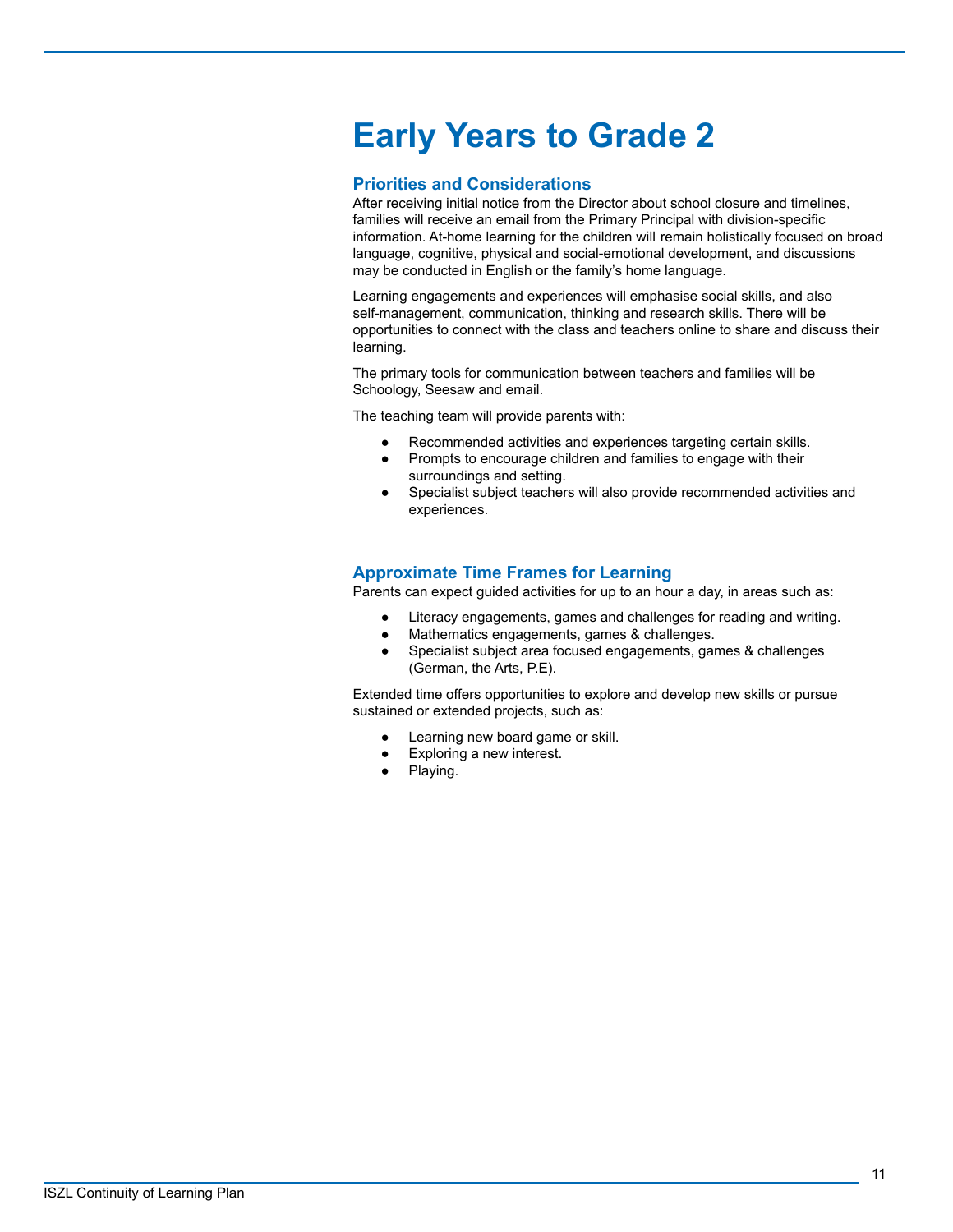## <span id="page-11-0"></span>**Grade 3 to Grade 5**

### <span id="page-11-1"></span>**Priorities and Considerations**

After receiving initial notice from the Director about school closure and timelines, families will receive an email from the Primary School Principal with division-specific information.

- The primary tools for communication between teachers and families will be Schoology, Seesaw (Grade 3- 5), newsletters via email and/or video conferencing tools.
- Students will have both off- and on-screen learning activities designed to engage primary school learners in experiences that connect to the current curriculum.
- Learning tasks and activities will provide direction to families on how best to support student learning and the expected level of adult involvement. It is expected that students in grades KG-2 will need higher levels of support than students in Grades 3-5.

## <span id="page-11-2"></span>**Approximate Time Frames for Learning**

**Reading** aloud and independent reading (linked with the unit of inquiry as appropriate): 25-30 minutes

**Writing** (linked with the unit of inquiry as appropriate): 25-30 minutes.

**Mathematics** activities, games & challenges: 25-30 minutes.

**Art, Music, PE and Library** teachers will provide a range of activities that continue to support the current program: 20-25 minutes.

**German** teachers will provide a range of activities that continue to support the current programme: 25-30 minutes.

Extended time offers opportunities to explore and develop new skills or pursue sustained or extended projects:

- Learning a new board game or skill.
- Exploring a new interest.
- Playing.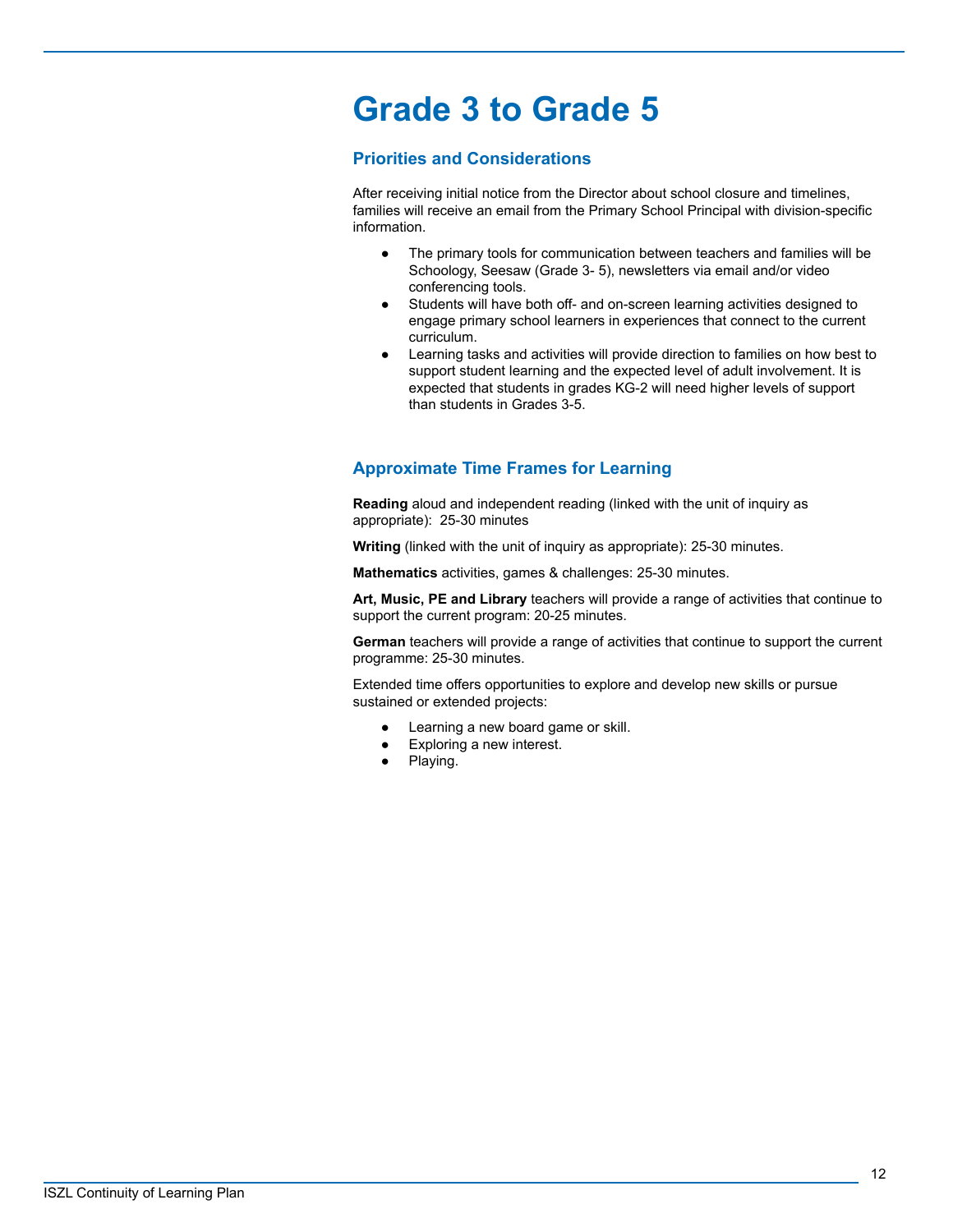## <span id="page-12-0"></span>**Middle School**

### <span id="page-12-1"></span>**Priorities and Considerations**

After receiving initial notice from the School Director about school closure and timelines, families will receive an email from the MS Principal with division-specific information.

- The primary tools for communication between teachers and families will be Schoology and email.
- Teachers will either link materials linked in Schoology class pages or share materials directly to each student's Google Drive.
- Learning plans for our early adolescent learners will focus on having a balanced, holistic learning experience. Students will have both off- and on-screen learning activities designed to engage the middle school learner.
- Learning experiences are designed to be completed independently or in collaboration with other students. Tutoring is not recommended, nor should a parent/guardian be too involved.
- Resources vary by class and lesson, but will include links to videos, graphic organisers or written passages to complete, scanned material to read and engage with, independent research material via our databases, reading materials including e-books and audiobooks.
- Students are encouraged to be proactive in reaching out to teachers when they have questions or assignments that are unclear.
- Counsellors and advisors are always available to support students with academic, social, or emotional needs.

## <span id="page-12-2"></span>**Approximate Time Frames for Learning**

A modified schedule will be put in place to support the student's planning and learning engagement. Students should continue to focus on classes as they appear in their schedule, using independent learning time to work with peers and teachers as needed.

**Homeroom check-in** (*scheduled twice daily*):

- Support for student's daily planning.
- Follow up on learning tasks.
- Social, emotional support.

**Subject classes** (up to *3 guided classes per day*):

In general, 45-60 minutes, per class.

**Independent Learning Blocks** (*remainder of schedule*):

- Provide focus time for subject area tasks and time to check-in with teachers and peers online when needed.
- Independent and self-directed.
- Includes special classes, such as music and PE.
- Learning will be shared in the homeroom.
- Read for pleasure.
- Be active.
- Explore personal interests/passions.